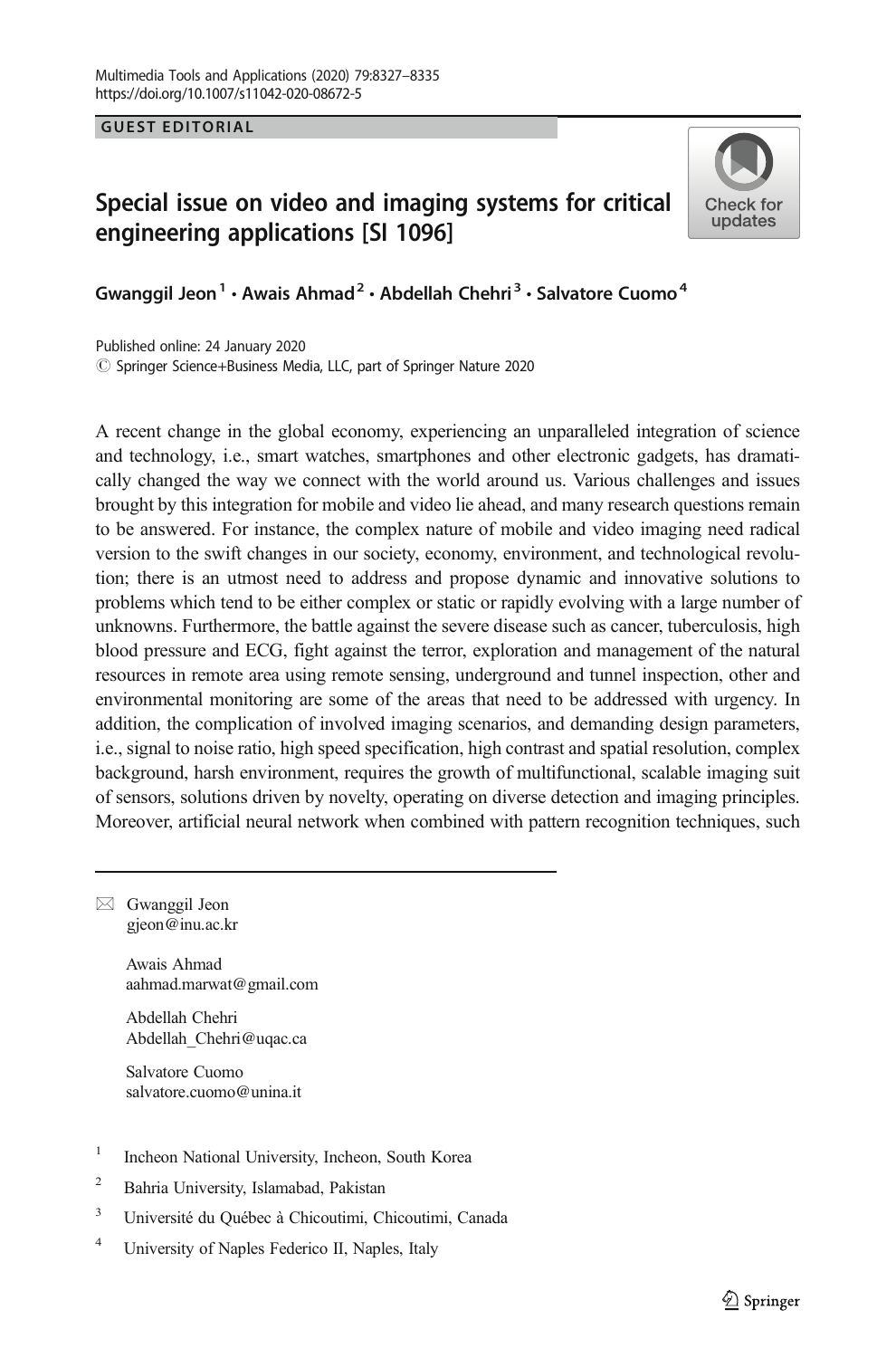as classification, feature selection, clustering, text analysis, image and color representation of video and image processing promise the solution of challenging technical problems, below the umbrella of complex video and imaging situations of stimulating technical problems, with applications in medical video and image processing, aerospace, radars and defense system, and other security appliances. Witnessing all these mobile breakthroughs, therefore, we believe that it is important to investigate the current advances and future trends in the mobile image and video processing.

This special issue is intended to provide a highly recognized international forum to present recent advances in Multimedia Tools and Applications. The ultimate objective is to bring together well-focused, top quality research contributions, providing to the general Multimedia Tools and Applications an opportunity to get an overall view of research results, projects, surveying works and industrial experiences that are dealing with theory and applications within the theme of Video and Imaging Systems for Critical Engineering Applications. We invited authors to submit original research articles that would enhance our understanding of emerging and innovative technologies and the strategies and methods that contribute to the Multimedia Tools and Applications applied to imaging sensors, processing and pattern recognition, medical imaging, bioinformatics, computer vision, remote sensing, surveillance, inspection and monitoring, towards complex and real-world engineering and computer science applications. We welcomed both theoretical contributions as well as papers describing interesting applications. Papers were invited for this special issue considering aspects of this problem, including:

- & Emerging techniques for next generation mobile video/image coding
- Summarization tools in hyper/multi-spectral domain
- & Novel image and video applications taking advantage of mobile devices
- & Relevance feedback techniques to assist experts in making complex decisions
- & Mobile image/video indexing and retrieval
- & 4D/5D image reconstruction
- & Mobile visual content adaptation and adaptive streaming
- Semantic representation and content enrichment
- Mobile visual search
- Behavioral analysis and actions recognition for complex engineering applications

After review, a total of 42 papers out of 97 submissions have been accepted for publication in this issue.

The contribution by Bakshi et al. "Single image super resolution for texture images through neighbor embedding" proposes an improved learning based super resolution scheme using manifold learning for texture images. In this work, the Pseudo Zernike moment has been employed to extract features from the texture images. For reconstruction of the high resolution patch, a collaborative optimal weight is generated from the least square and non-negative matrix factorization methods. The proposed method is tested on some color texture, gray texture, and some standard images.

There are many mobile devices which adopt single image sensors to acquire scene images. In the contribution by Wang et al. "Real time Demosaicking algorithm using derivative difference and curvature for digital camera", authors propose an adaptive and effective demosaicking algorithm using derivative difference and curvature which can estimate the directional component to reconstruct the to-be-interpolated color pixels. The authors introduce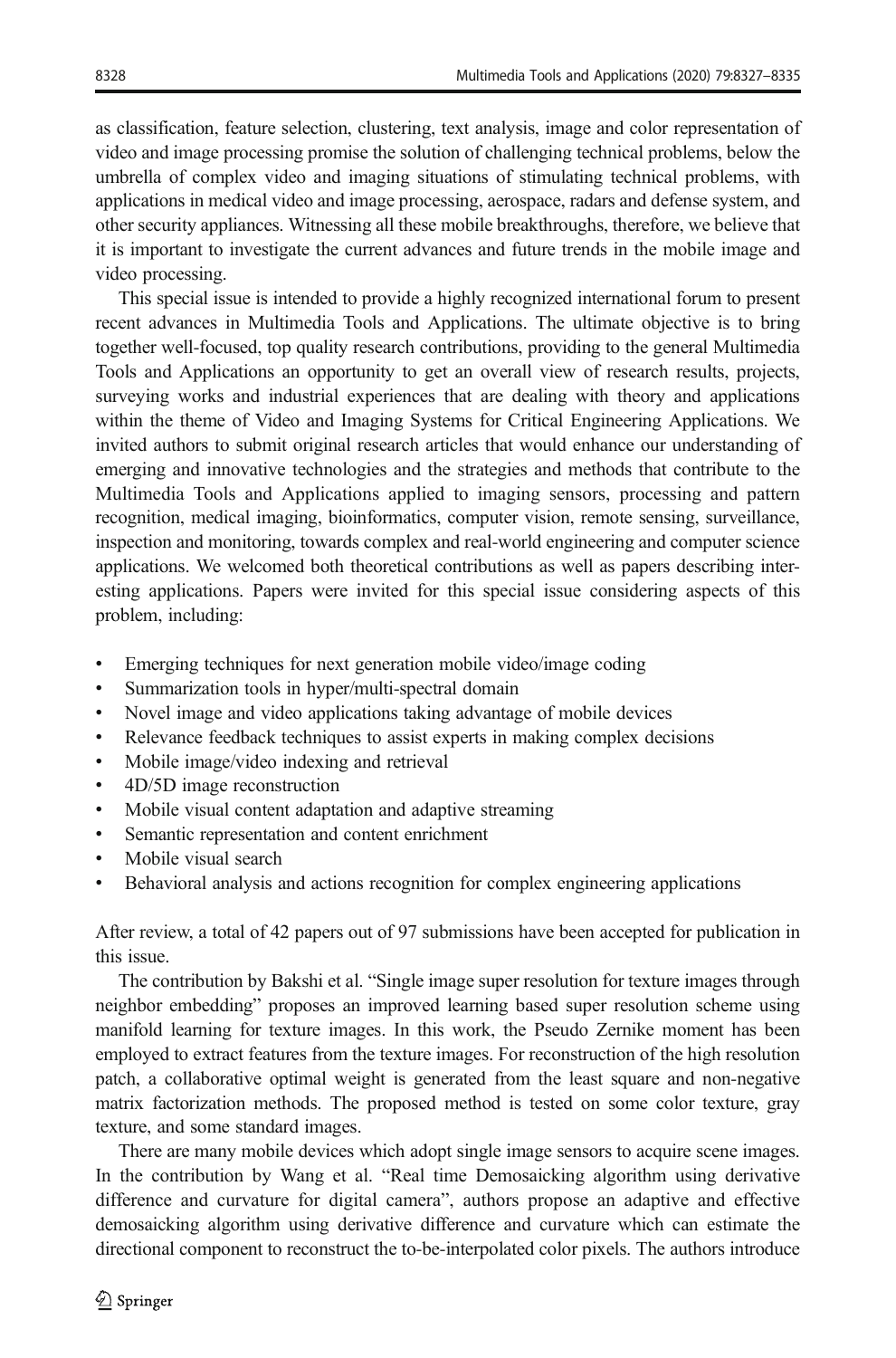a function to evaluate the image complexity, which is composed by the derivative difference and isophote smoothing which is calculated as the sign of image curvature.

In the contribution by Lee et al. "Implementation of autonomous driving of a ground vehicle for narrow high-curvature roads using surround view images", a new approach for the implementation of autonomous driving of a ground vehicle on narrow and high-curvature roads using a surround view system is proposed. The approach called the independent frame consecutive searching technique is an algorithm which is developed to detect the left and right lane markers of a lane stably and to generate virtual lane marker lines especially when the roads are narrow and have sudden corners and windings with some faded lane markers. Then the steering angle of an autonomous vehicle is calculated so that the vehicle drives along the desired path after deriving the smoothed virtual centerline.

Personal health record systems assist people to access, manage and share their own health information. In the contribution by Khan et al. "Awareness and willingness to use PHR: a roadmap towards cloud-dew architecture based PHR framework", authors have conducted a survey in Saudi Arabia to know the level of awareness of PHR systems and the willingness of people to adopt and use such systems. In order to conduct the survey, a total of one hundred and sixty-four individuals from different age groups were selected randomly keeping in perspective the target population. For reaching to the ends that stretch beyond the immediate data alone, authors have used the inferential statistics for their research work.

Seam carving is a widely used excellent content-aware image scaling method. When an image is processed by seam carving, its local texture changes. In the contribution by Sangaiah et al. "Detecting seam carved images using uniform local binary patterns", a blind detection based uniform local binary patterns (ULBP) is proposed to detect seam-carved image. Firstly, the image is transformed into gray-scale image. Then the ULBP histogram features and seam features are extracted from the gray-scale image. Finally support vector machine is adopted as classifier to train and test those features to identify whether an image is subjected to seam carving or not.

Health services research provides a multi-disciplinary area of scientific exploration in relation to financial systems, social factors, organizational processes, and health technologies. The contribution by Sivaparthipan et al. "Designing statistical assessment healthcare information system for diabetics analysis using big data" proposes a model of a statistical assessment, healthcare information system for Diabetes Analysis employing big data. The performance metric such as accuracy and F-measure for the proposed statistical assessment model is evaluated by Hadoop framework; the results are comparatively higher than existing methods.

The Mobile Ad Hoc Networks are a self-regulatory set of autonomous nodes which perform communication to all the other nodes within their communication ranges. In mobile ad hoc network, each and every autonomous node holds displacements and shifts based on the precise positions within the network. The contribution by Vignesh et al. "Predicting the position of adjacent nodes with QoS in mobile ad hoc networks" studies how to design a standard termed as Adjacent Node Location Confirmation for confirming the location of its transmitting adjacent nodes for interchanging the messages and confirms the location of the nodes in transmission within the network.

Automatic segmentation of the liver and lesion detection can be a very challenging task due to its variability in size, shape, position and the presence of other organs with similar intensities. Manual segmentation and detection of a tumor is a time-consuming task and greatly depends upon the expertise and experience of the physician. The contribution by Alavalapati et al. "Automatic segmentation of liver & lesion detection using H-minima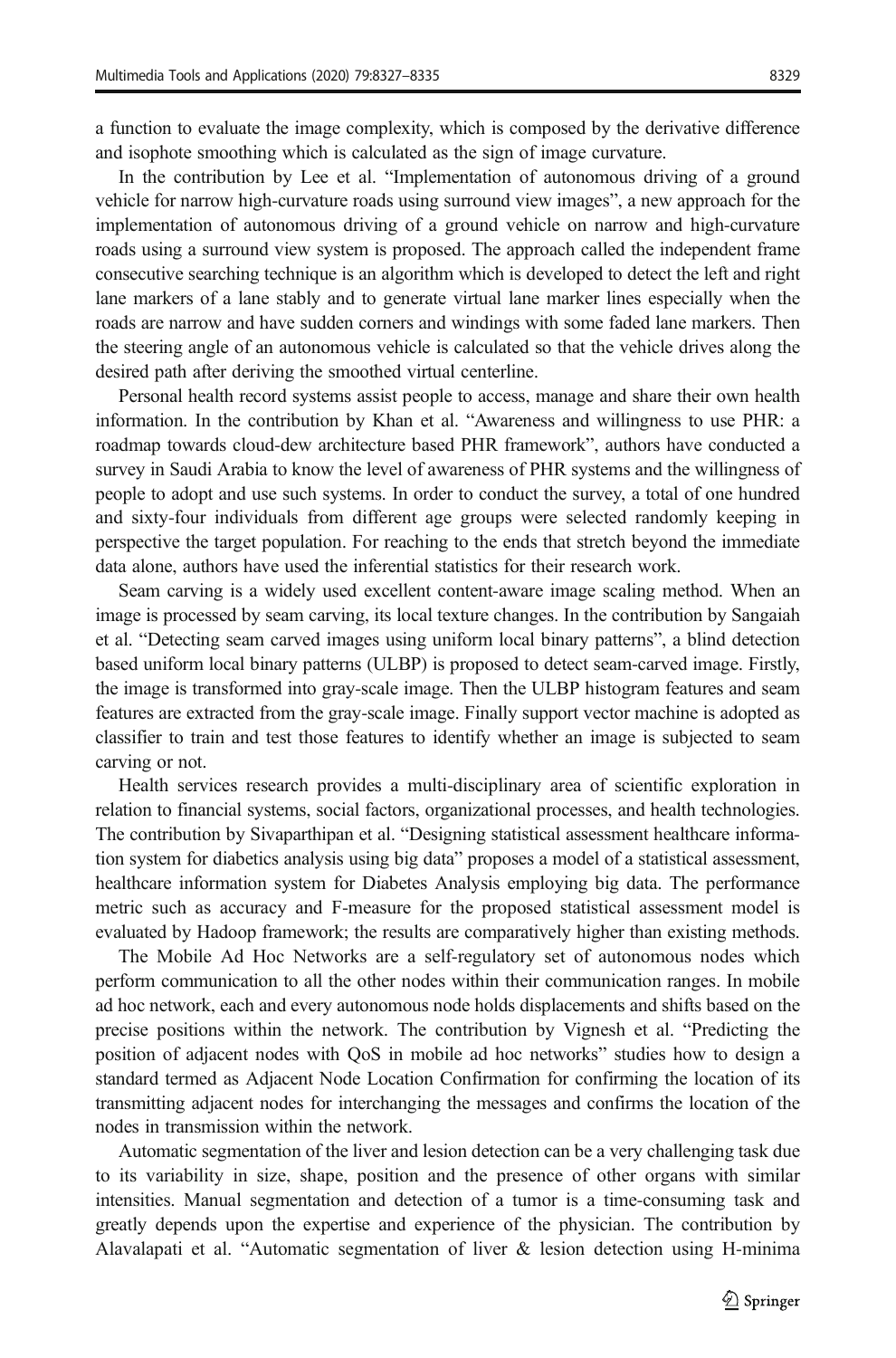transform and connecting component labeling" proposes a method which consists of automatic segmentation and detection of liver and lesion using CT scan modality. To keep the technique simple and effective, an appropriate range of threshold values are defined to detect different types of lesions.

The image segmentation is the basic step in the image processing involved in the processing of medical images. Over the past two decades, medical image segmentation has remained a challenge for researchers while the use of this imaging modality is rapidly growing in research studies. The contribution by Alavalapati et al. "Comparative analysis of segmentation techniques based on chest X-ray images" surveys the techniques and their effect on chest X-ray images. The objective of this work is to study the key similarities and differences among the different published methods while highlighting their strengths and weaknesses on chest X-ray images.

Video shadowing is a blooming system with the intention of conserving the tangible and also capital resources in an organization. The motion capture approach is comprehensively utilized for creating animation as it yields best character equivalent to the real object motion. The contribution by Sindhia et al. "An efficient moving object detection and tracking system based on fractional derivative" studies forward tracking and backward tracking. By employing the Otsu thresholding approach on the resultant image, the object is detected on every frame.

Energy compaction property of the Discrete Cosine Transform leads its usage in image and video compression applications. Nowadays power consumption is the major problem in modern multimedia applications. In the contribution by Ezhilarasi et al. "Enhanced approximate discrete cosine transforms for image compression and multimedia applications", authors propose several approximate DCTs. Proposed approximate DCT Case I, II and III  $8 \times 8$ matrixes satisfy the orthogonal property through a quantization process.

Due to recent development in technology, the complexity of multimedia is significantly increased and the retrieval of similar multimedia content is an open research problem. In the service of multimedia service, the requirement of Multimedia Indexing Technology is increasing to retrieve and search for interesting data from huge Internet. The contribution by Ahmad et al. "MDCBIR-MF: multimedia data for content-based image retrieval by using multiple features" is divided into three phases that feature extraction, similarities match, and performance evaluation. The average precision and recall measures are used to evaluate the performance of the proposed research.

The multimedia-based e-learning methodology provides virtual classrooms to students. The teacher uploads learning materials, programming assignments and quizzes on university Learning Management System. To solve the problem, the contribution by Wang et al. "Plagiarism detection in students' programming assignments based on semantics: multimedia elearning based smart assessment methodology" proposes a new plagiarism detection technique between C++ and Java source codes based on semantics in multimedia-based e-learning and smart assessment methodology.

In the contribution by Bonanomi et al. "I3D: a new dataset for testing denoising and demosaicing algorithms", authors present a dataset of images to test the performance of image processing algorithms, in particular demosaicking and denoising methods. Despite the plethora of demosaicking and denoising algorithms present in the literature, only a few benchmarks are available to test their performance, and most of them are quite old, thus inadequate to represent the images captured by modern devices.

Industrial Internet of Things is the fast growing network of interconnected things that collect and exchange data using embedded sensors planted everywhere. It is an interconnection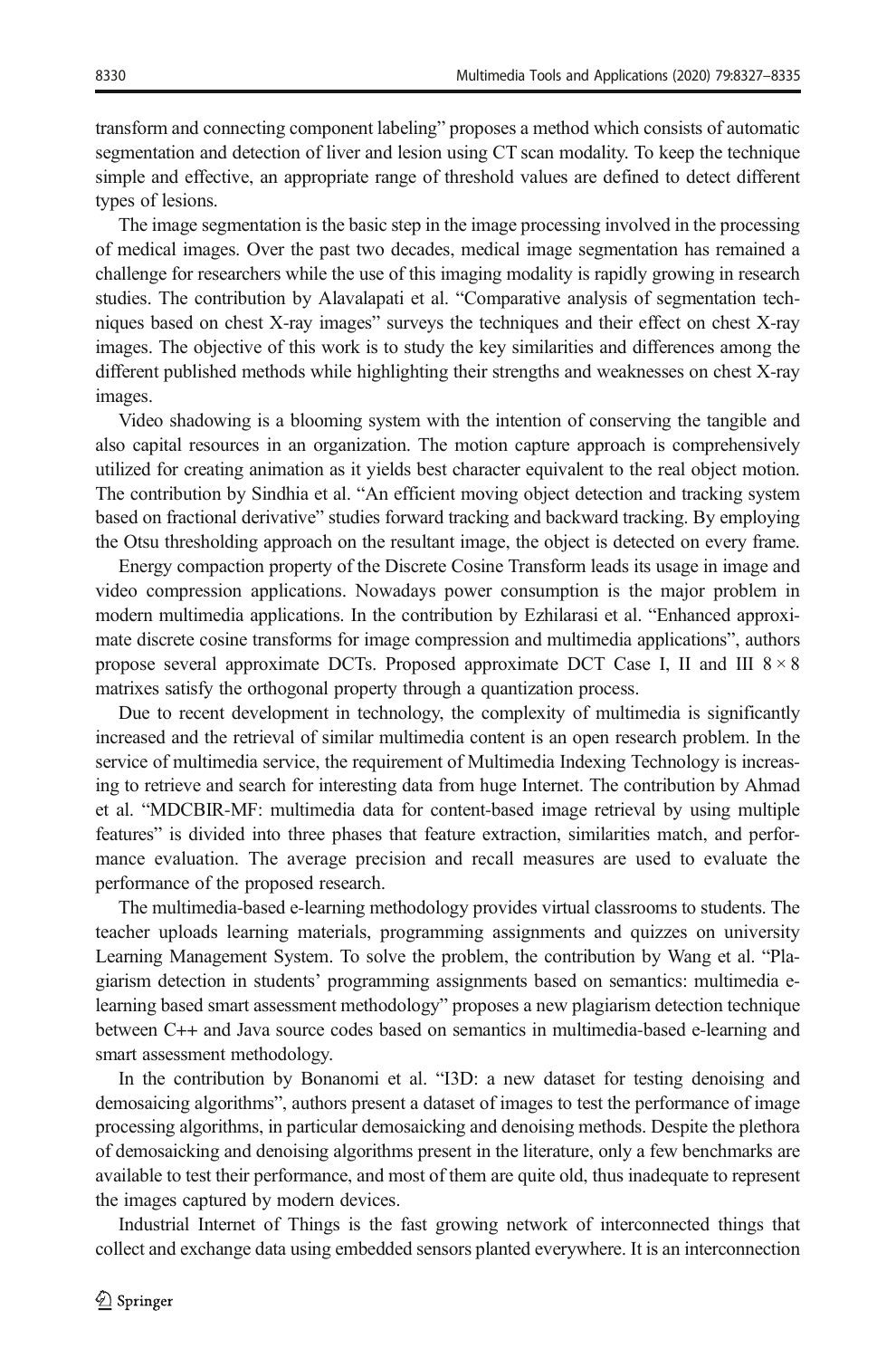of several things through a diverse communication system capable of monitoring, collecting, exchanging, analyzing, and delivering valuable and challenging amounts of information. The main interest of the contribution by Al-Turjman et al. "5G/IoT-enabled UAVs for multimedia delivery in industry-oriented applications" is the multimedia routing in IIoT and its facilities during and/or after operational hours.

There are three basic operational constituents of nodule detection systems, namely nodule candidate detection, classification of nodule and extraction of features. The contribution by Hussain et al. "An ensemble shape gradient features descriptor based nodule detection paradigm: a novel model to augment complex diagnostic decisions assistance" presents an ensemble shape gradient features descriptor for pulmonary nodule classification which uses the Histogram of Oriented Surface Normal Vectors and Multi-coordinate Histogram of Gradient descriptor. In order to show the performance of segmentation quality, the proposed model is compared through three quantitative measures inclusive of Variation of Information, Probabilistic Rand Index and Jaccard Measure.

Salient object segmentation in videos is generally broken up in a video segmentation part and a saliency assignment part. Recently, object proposals, which are used to segment the image, have had significant impact on many computer vision applications, including image segmentation, object detection, and recently saliency detection in still images. In the contribution by Kalboussi et al. "Object proposals for salient object segmentation in videos", authors investigate the application of object proposals to salient object segmentation in videos. In addition, authors propose a new motion feature derived from the optical flow structure tensor for video saliency detection.

A graphic recognition system involves representation of graphic symbols, description of features extracted from the symbol and classification of the unknown symbols. Due to the wide range of symbols, no generalized technique is available that can recognize the symbol for all the application domains. In the contribution by Khan et al. "A comparative study of graphic symbol recognition methods", authors present an overview of the many models and methodologies available to symbol recognition for representation, description and classification.

The exponential growth of the information technology has created a pathetic panorama in the field of Health Information System that draws the attention of the researchers. Watermarking is a trending topic that provides security to the encapsulated secret code in the medical image and hence, ensures security to the medical images and contributes towards efficient information extraction. The contribution by Hemamalini et al. "Wavelet transform and pixel strength-based robust watermarking using dragonfly optimization" proposes a robust watermarking approach that depends upon weight of the pixels. This method determines the effective pixel that follows the objective function based on ENeGW of the pixel.

Autism spectrum disorders (ASD) are pervasive neuro developmental conditions portrayed by disabilities in social intercommunication, besides stereotyped conduct. Since electroencephalogram (EEG) recording together with analysis stands one among the basic devices in diagnosing along with recognizing the issue in neurophysiology, utilized the signals of EEG aimed at diagnosing persons with ASD. The contribution by Kumar et al. "Recognition of autism in children via electroencephalogram behaviour using particle swarm optimization based ANFIS classifier" proposes an Adaptive Neuro-Fuzzy Inference System classifier joined with Particle Swarm Optimization that is named as PSO-ANFIS for classifying the diagnosing signals of EEG.

THz wave has advantages in targets detecting and imaging, however, the severe atmospheric attenuation limits its application range. To perform a higher transmittance through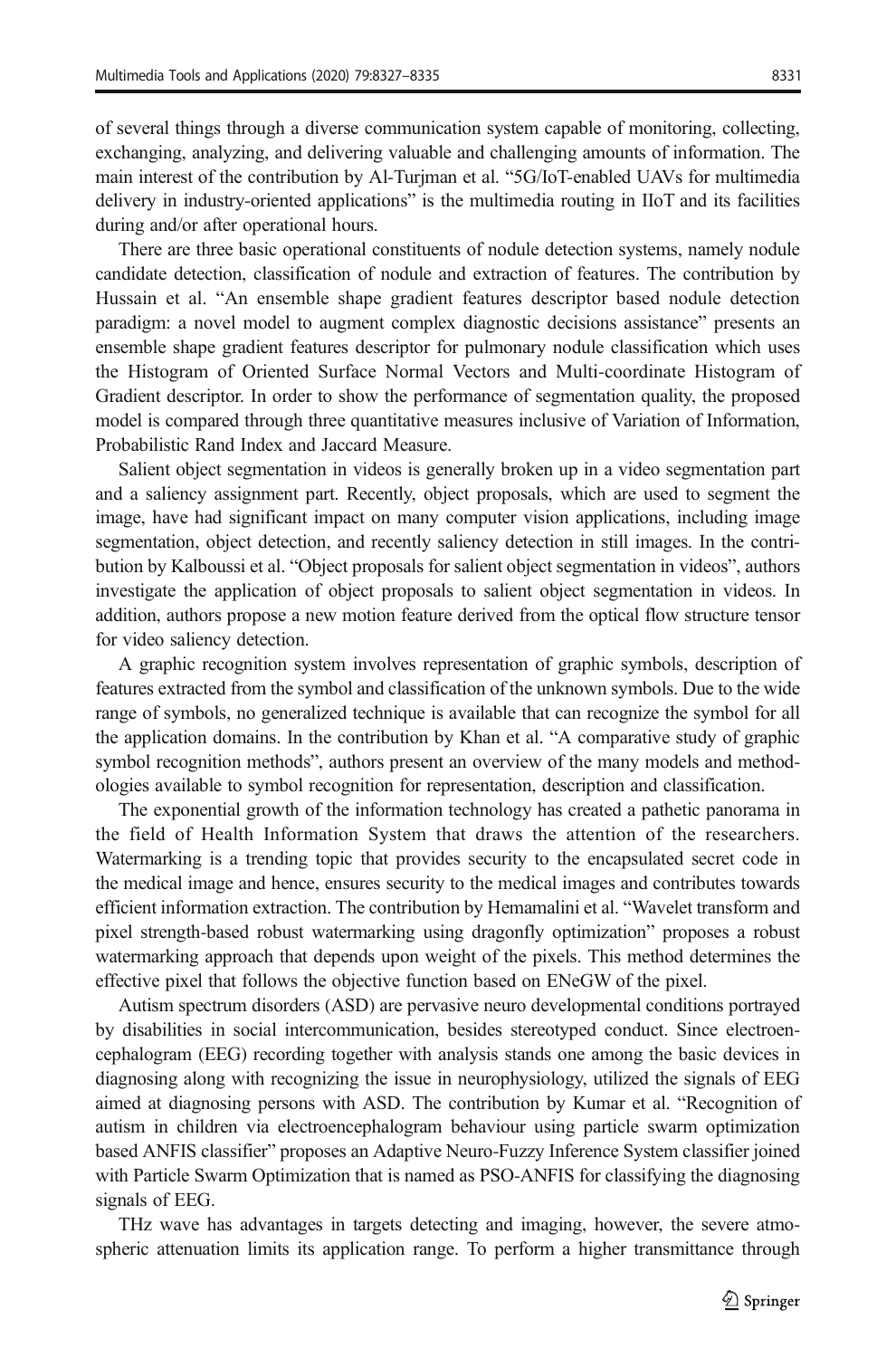clouds and higher resolution, upper troposphere should be considered to be the application scenario of THz wave. The contribution by Li et al. "THz wave background radiation at upper troposphere" studies atmospheric radiative transfer properties at different altitudes. Atmospheric Radiative Transfer Simulator was used to calculate path attenuation in 6 window frequencies selected, as well as 6 peak frequencies to analyze the difference.

Automatic segmentation of land use and land cover from high resolution remote sensing imagery has been an essential research area in image processing for the past two decades. Timely and reliable information of land use and land cover is very much essential in administration for proper planning and decision making in various areas like agriculture, urban development, environment protection, etc. In the contribution by Kavitha et al. "Unsupervised linear contact distributions segmentation algorithm for land cover high resolution panchromatic images", authors propose an Unsupervised Linear Contact Distributions Segmentation Algorithm for unsupervised segmentation of high resolution panchromatic data.

In multimedia scenario, number of saliency detection designs has been portrayed for different intelligent applications regarding the accurate saliency detection like human visual system. More challenges exist regarding complexity in natural images and lesser scale prototypes in salient objects. The contribution by Rakesh et al. "Short time Fourier transform with coefficient optimization for detecting salient regions in stereoscopic 3D images: GSDU" proposes a new saliency detection design that encompasses 2 phases like feature extraction and depth saliency detection. In addition, Gaussian kernel model is processed for extracting the Short-Time Fourier Transform features, texture features, and depth features.

Compressed sensing (CS) is the theory and practice of sub-Nyquist sampling of sparse signals of interest. Perfect reconstruction is possible with much fewer than the Nyquist required number of data samples. In the contribution by Liu et al. "Variable block-size compressed sensing for depth map coding," authors consider a variable block-size CS architecture for fast compression of depth maps for three-dimensional video applications. CS is then performed on edge blocks, and eight-bit encoding is performed on smooth blocks. At the decoder, high quality depth map reconstruction is achieved by minimizing the spatial total-variation.

The new generation of 3D video coding standard, denoted as 3D High Efficiency Video Coding, uses Multi-view Video Plus Depth format to represent stereo videos. Due to the reason that the fringe information of depth maps has great influence on the video quality of synthesized views, Depth Modeling Modes are introduced to maintain the quality of depth maps, while causing computational complexity increase tremendously. In the contribution by Feng et al. "Multi-strategy depth intra mode decision algorithm in 3D-HEVC," authors propose a multi-strategy depth intra mode decision algorithm. It incorporates early rough mode decision termination strategy, candidate mode reduction strategy and fast DMM decision strategy.

The contribution by Chan et al. "Manifold-defect depth-map restoration for very low-cost S3D videos" provides a fluent and efficient method for repairing very-low quality depth maps of considerable manifold defects for low-cost stereoscopic 3D photographing that such a depth map can be easily yielded by 1st-generation Kinect. The corresponding framework cascades two repairing portions named discriminative non-segmentation hole filling and edge rectification-by-deforming. The former can discriminatively fill a variety of depth-invalid holes with no need of practically making attribute-discrimination and target segmentation for depth holes. The main portions of the latter contain edge-shifting-rectification and texture-edge guided dual processing for tailoring possible twisted depth edges. The proposed algorithm can obtain the restoring coherency for successive depth maps.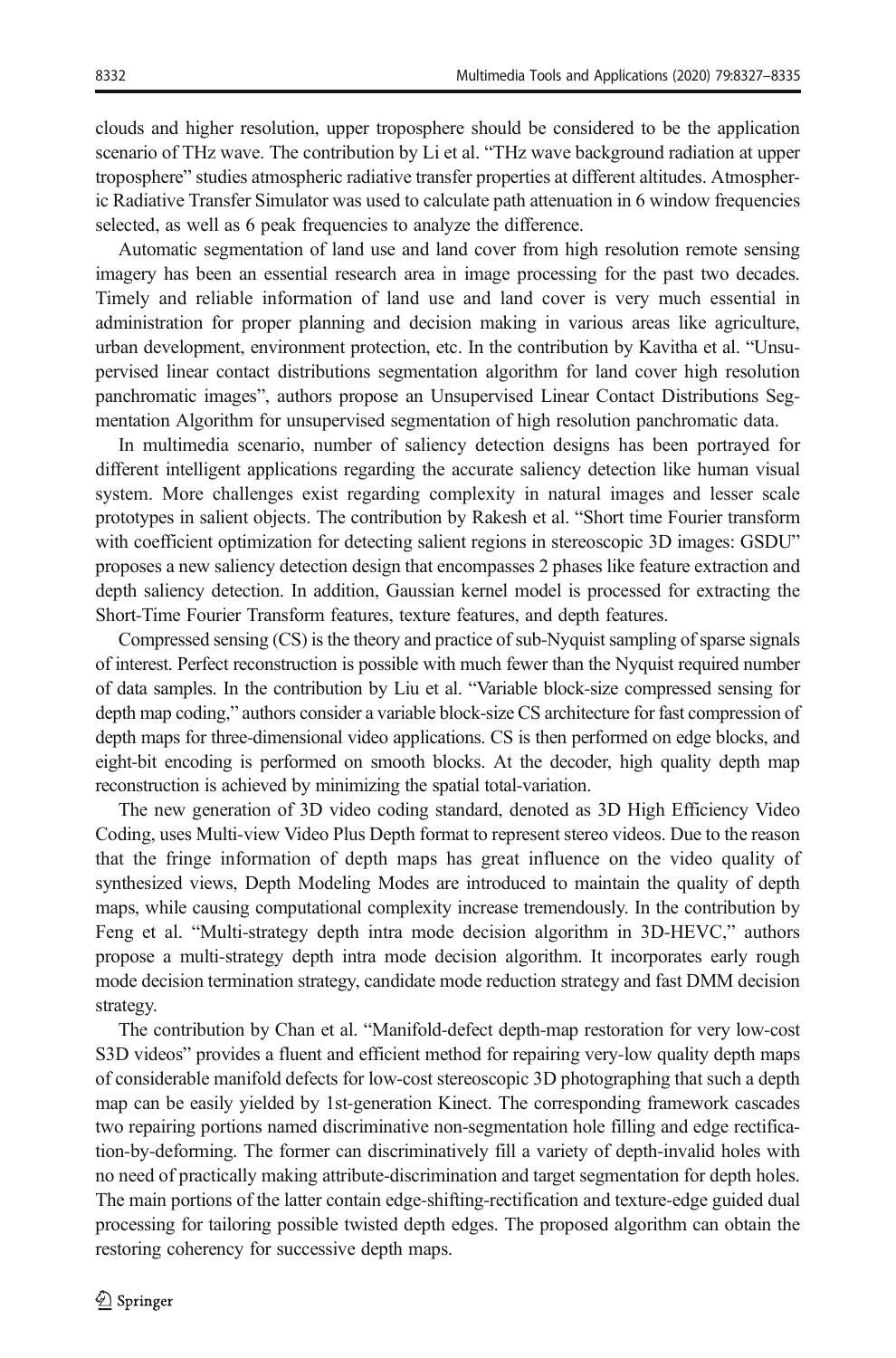Subspace-based models have been widely applied for hyperspectral imagery applications, especially for classification. The main principle of these methods is based on the fact that the original image can approximately lie on a lower-dimensional subspace. However, due to the existence of mixed samples, the subspace projection is unstable and affected by the selection of training samples. In order to improve the robustness and characterization ability of the subspace-based classification models, the contribution by Gao et al. "Subspace-based multitask learning framework for hyperspectral imagery classification" proposes a novel subspacebased multitask learning framework.

The limitation of optical sensors set a challenge to acquire high resolution images. Previous sparse coding-based SR methods fail to reconstruct satisfied high resolution image due to three problems. First, sparse representation calculation is time consuming, which restricts its application in real-time systems. Second, sparse coding-based SR methods cannot represent diversity of patterns with one dictionary pair. Finally, it is supposed that the sparse representations of HR-LR patch pair are identical. However, the hypothesis cannot deal with all patterns. To address these problems, the contribution by Wu et al. "Multiple Regressions based Image Super-resolution" proposes a multiple regressions based image super-resolution. Experiments demonstrate that the proposed method outperforms some previous methods in objective and subjective evaluation.

Mobile Adhoc Networks possess the open system condition, absence of central server, mobile nodes that make helpless to security assault, while conventional security components couldn't meet MANET security prerequisites in view of restricted correspondence data transfer capacity, calculation power, memory and battery limit in addition to the vitality enabled environment. The contribution by Anbarasan et al. "Improved encryption protocol for secure communication in trusted MANETs against denial of service attacks" focuses on rigid and robust networks when additional resources are added. For clustering of the nodes LEACH protocol is suggested in which the CHs and CMs are fixed for the data transfer in the network.

Performance of routing protocol at network layer in Cognitive Radio Adhoc Networks is mainly based on the probability of channel availability for application data transmission. To attain, end-to-end channel-route control messages should be disseminated in an efficient mechanism with minimal channel-route re-connection delays. The contribution by Sangi et al. "Cognitive AODV routing protocol with novel channel-route failure detection" proposes a channel-route failure based Cognitive-AODV routing protocol to detect the exact channelroute failure. In addition, the proposed method provides the best alternate end-to-end channelroute path in between source and destination.

Wireless sensor networks follow layered architecture for the fruitful and reliable working of distributed WSNs. The region of WSN is attaining importance in the research field on account of its wide-ranging scope of applications in different domains. The cross-layer design (CLD) is a rising trend in the network layer architectures. And it normally involves significant connections between disparate layers. The contribution by Farzana et al. "Secure architecture to circumvent collision using RSSI measurement in WSN: a cross layer design approach" manages CLD instead of single layer in order to attain good performance. Collision amid packet transmission is the chief issue that directly influences the performance and lifetime of distributed WSNs.

Remote sensing image data have been widely applied in many applications, such as agriculture, military, and land use. However, it is hard to obtain remote sensing images in both high spatial and spectral resolutions due to the limitation of implements in image acquisition and the law of energy conservation. In the contribution by Ran et al. "Remote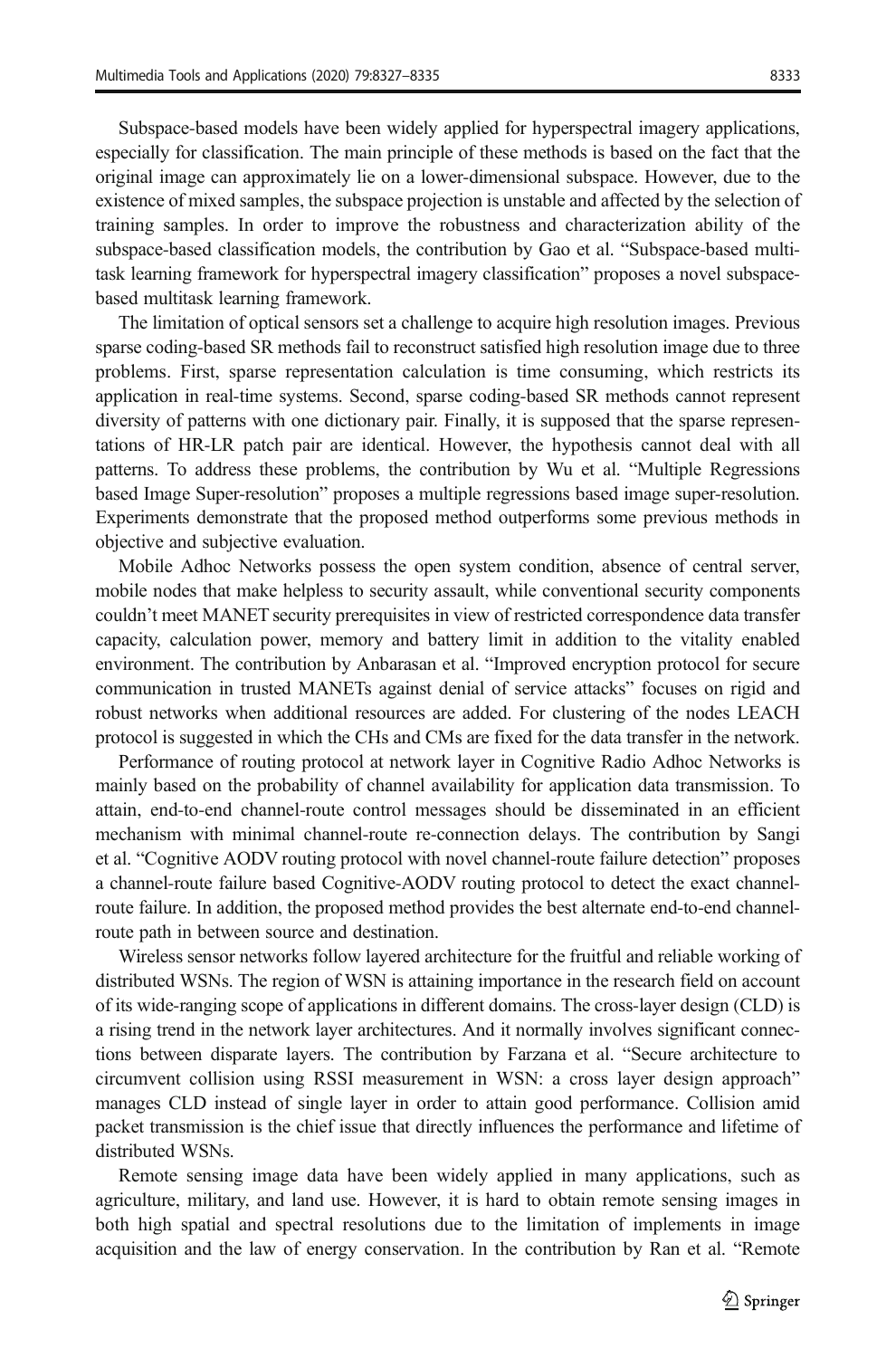sensing images super-resolution with deep convolution networks", authors propose a novel deep convolution network SR method. Based on hierarchical architectures, the proposed SRDCN learns an end-to-end mapping function to reconstruct an HR image from its LR version.

Gene selection is imperative to clustering in light of gene articulation information, as a result of high clustering quality. Clustering gene articulation information is a vital research subject in bioinformatics on the grounds that knowing which genes act correspondingly can prompt the disclosure of vital natural data. In the contribution by Kavitha et al. "AGGLO-Hi clustering algorithm for gene expression micro array data using proximity measures", authors propose an Agglo-Hi clustering algorithm which is accounted for the fuse of vicinity similarity estimates like Euclidean Distance, Manhattan Distance Chebyshev Distance, and Cosine Similarity for their execution.

Since the limitation of optical sensors, it's often hard to obtain an image with the ideal resolution. Image super-resolution (SR) technology can generate a high-resolution image from the corresponding low-resolution image. Recently, deep learning (DL) based SR methods draw much attention due to their satisfying reconstruction results. However, these methods often neglect the diversity of image patches. In the contribution by Wu et al. "Clustering based multiple branches deep networks for single image super-resolution," authors propose a universal, flexible, and effective framework. The proposed framework can be adopted to any DL based methods. It can significantly improve the SR accuracy while maintaining the running time. In the proposed framework, K-means is employed to cluster image patches into different categories.

Nowadays, the advent of social networks has revolutionized the traditional communication media. In this context, one of the major problems is the on-demand video streaming provisioning. Therefore, a denial of service condition can cause for social media providers a loss of users and a consequent loss of money. In the contribution by Celesti et al. "A big video data transcoding service for social media over federated clouds", authors propose a Cloud federation system that enables social media providers to work together so as to take the advantages of a scalable video processing service. The authors also demonstrate how Cloud federation can lighten and speed up the whole video processing service, by introducing an additional parallelization level.

The contribution by Jaswanth et al. "Design of Three Stage Cascaded Low Power CMOS Operational Trans Conductance Amplifier for ECG Applications" primary tests incorporates intensifying the weak signal within the noisy environment. It is found that the execution of the ECG enhancer can be enhanced by three-arrange operational trans conductance amplifiers utilizing nanometer CMOS advancements with doping input transistor measuring, device coordinating and filtration process. This three phase configuration has a few favorable circumstances, for example, current part, source degeneration to expand the linearity of the device.

The contribution by Kim et al. "Thermal infrared image processing profiles for speech anxiety monitoring" proposes a method for analyzing speech anxiety by processing bio-signals in real time. The present study is a method to process the speech anxiety state in real time, and this is done by processing the facial thermal image of the presenter in real time. The root mean square waveform that tracks facial temperature changes in real time can be used as a useful indicator for diagnosing speech anxiety. The visualization of the speech anxiety profile feedback with a facial thermal image can be a better cognitive therapeutic strategy in speech anxiety education.